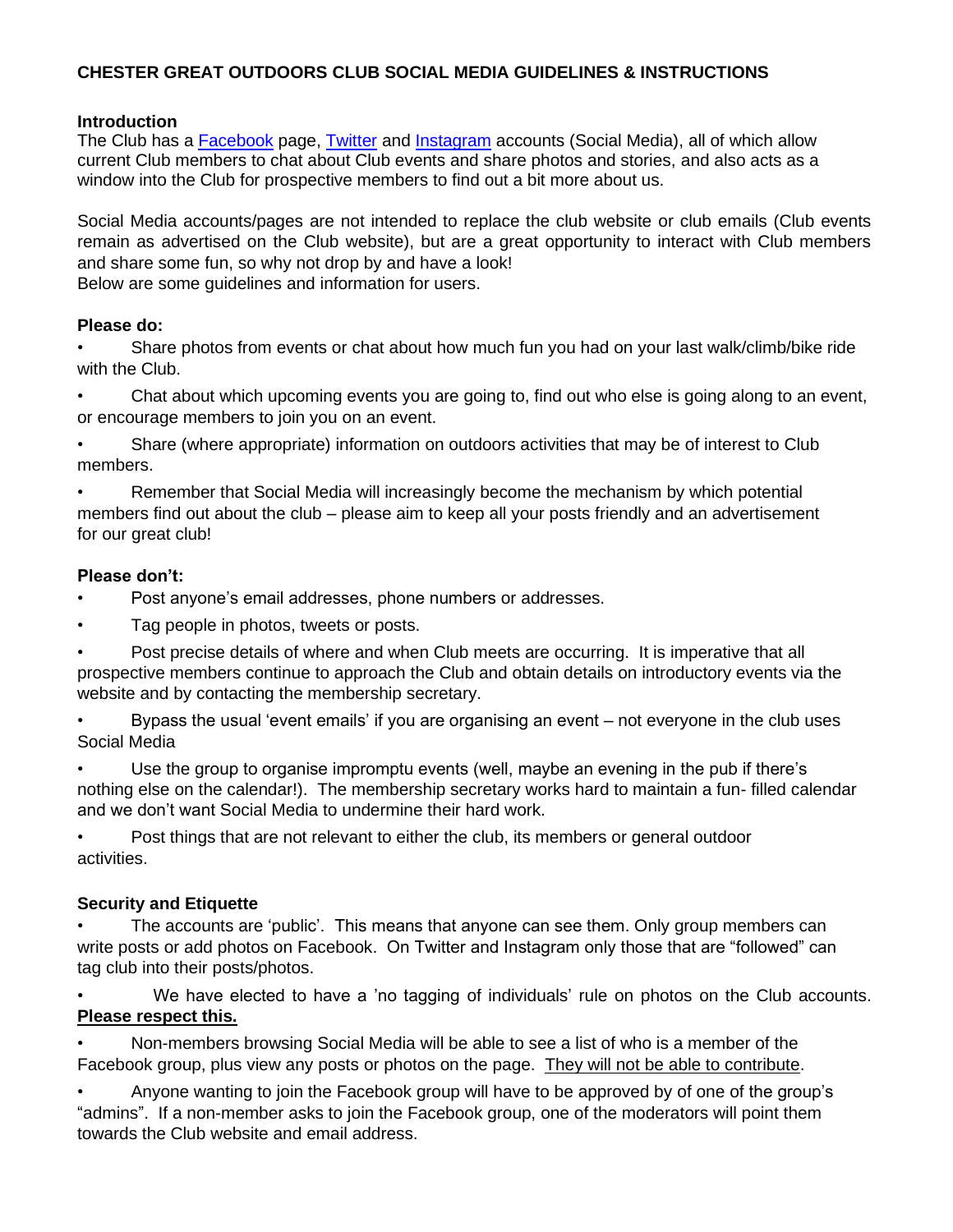• We hope that the Social Media accounts will run themself and will require little input from the group's moderators. However, if any inappropriate posts are made, or any photos are tagged, they will be removed.

Twitter and Instagram can be followed by anyone, there is little need to moderate the accounts to approve "followers" who are not able to post on the accounts directly. If any messages are received from potential members about joining the club, one of the moderators will point them towards the Club website and email address.

#### **Moderators**

Please see the Facebook Group Members' list for the Club members currently listed as "admin". Twitter and Instagram accounts are moderated by members with log in details (Committee members).

#### **Instructions**

See Annex A

May 2022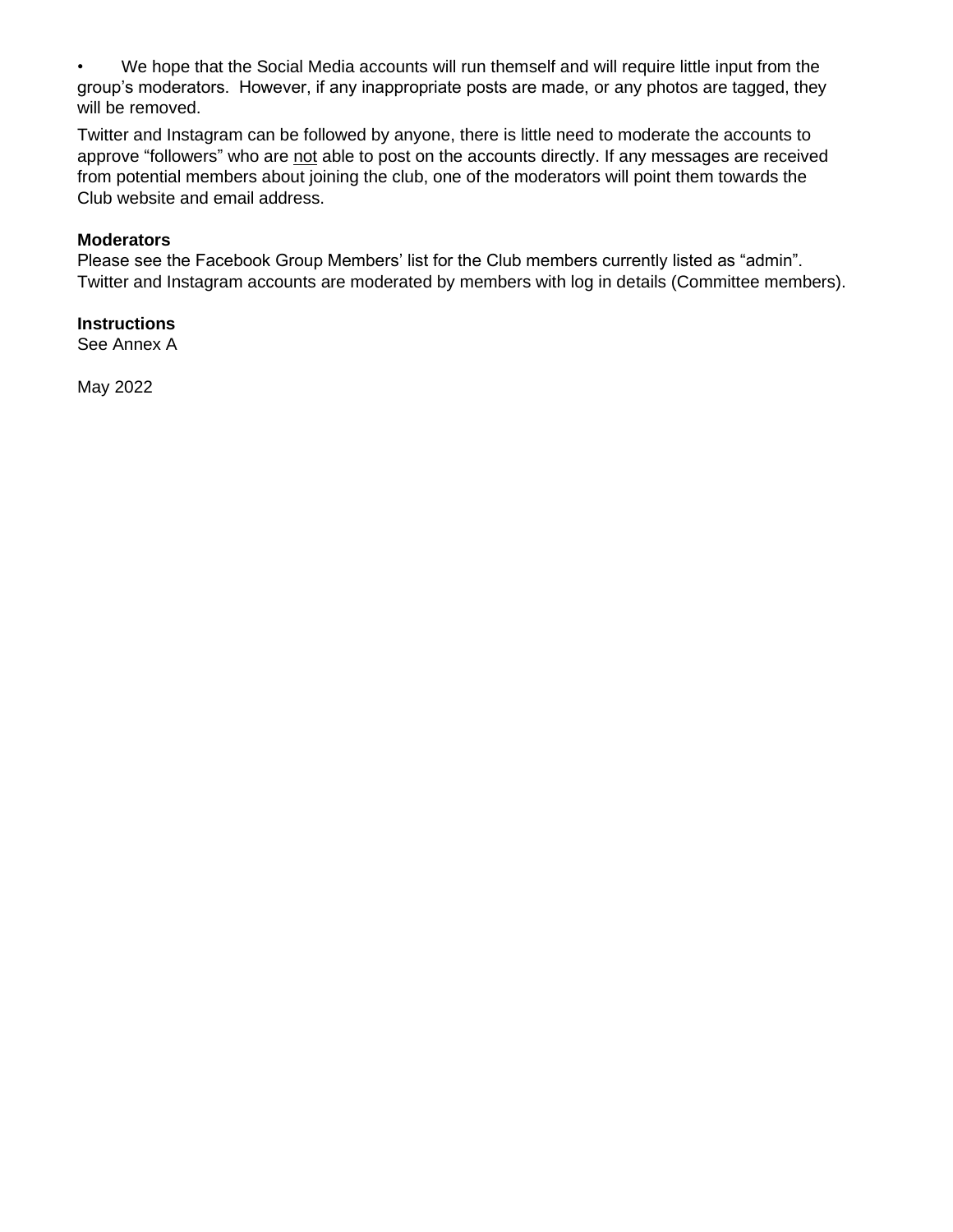## **Annex A**

**Facebook** – this is instruction how to add photos to Chester Great Outdoors account (you need to be accepted member on CGOC FB account to be able to post photos). Never tag any members of the club by name to photos shared on the club account.

# **Photos**

#### **Add Photos**

#### How do I share photos on Facebook?

To share photos on Facebook:

- 1. At the top of your News Feed or timeline, click [C Photo/Video.
- 2. Select the photos you want to share.
- 3. If you want, you can:
	- Click **B** to add more photos.
	- Click  $\bullet$  to add a location.
	- Click ••• then click  $\Theta$  Feeling/Activity to share what you're feeling or doing.
	- Hover over your photo and click Add Photos/Videos or > Edit All to edit your photos.
- 4. Select your audience, then click Post.

Learn more about adding photos to an album or sharing photos to your story.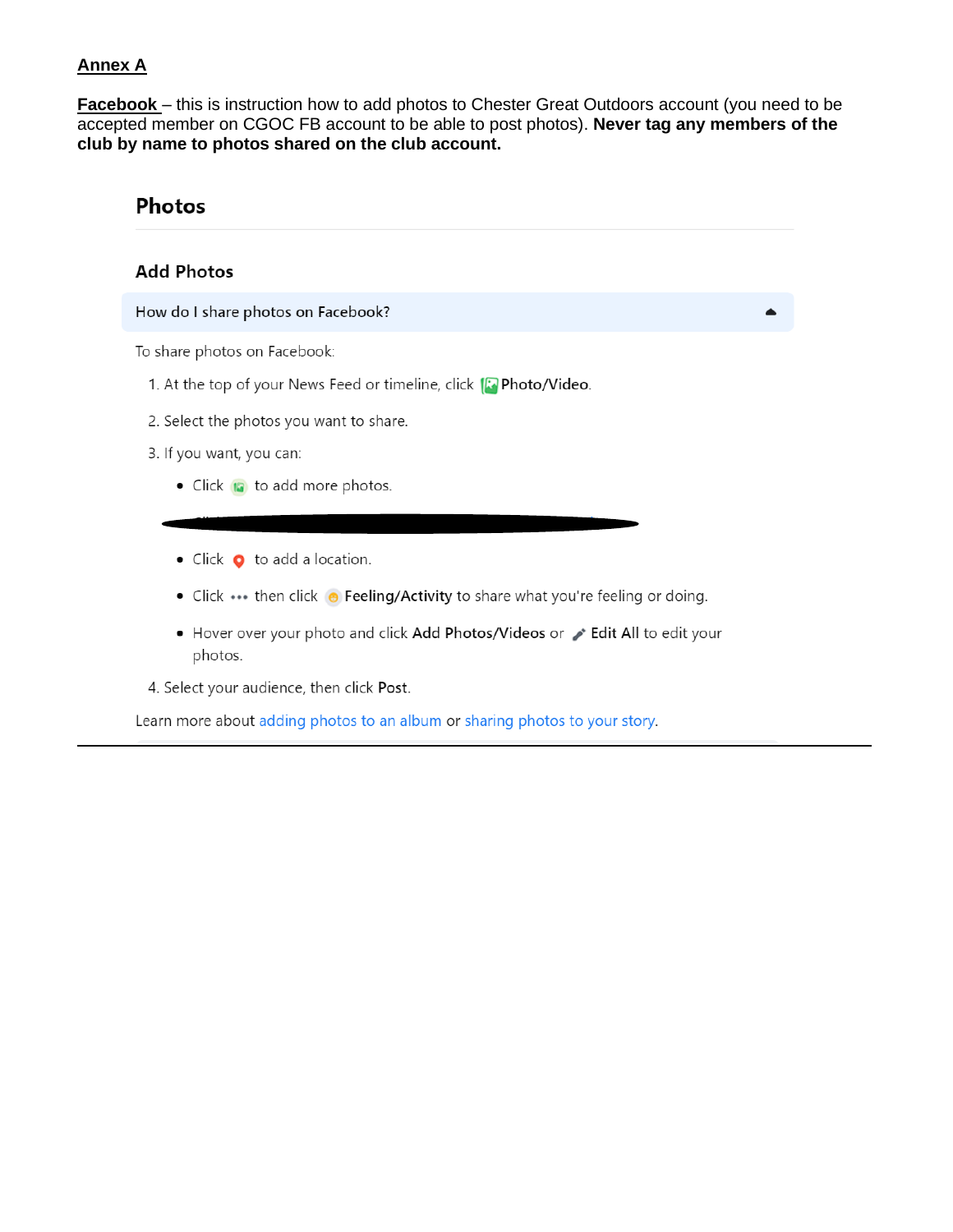**Instagram** – this is instruction how to tag Chester Great Outdoors account to photos you might be sharing on your personal Instagram. Never tag any members of the club by name to photos shared on the club account.

# How do I tag people in my photo or video on Instagram?

**ID** Copy link

There are two ways to tag people in a photo or video you share on Instagram. Keep in mind that you can't tag people in someone else's photo or video.

#### Tagging people before sharing a photo or video

To tag someone before sharing a photo or video:

Instagram app for Android and iPhone

- 1. After you've selected a photo or video to share, tap  $\rightarrow$  (Android) or Next (iPhone).
- 2. Tap Tag People, then tap someone in the photo.
- 3. Enter their name or username, then tap their name from the menu.
- 4. Tap  $\sqrt$  (Android) or Done (iPhone) in the top right.

#### Tagging people after sharing a photo or video

To tag someone in a photo or video you've already shared:

Instagram app for Android and iPhone

 $1<sub>1</sub>$ 

- Tap  $\subseteq$  or your profile picture in the bottom right to go to your profile.
- 2. Go to the photo or video, then tap  $\frac{1}{2}$  (Android) or  $\cdots$  (iPhone) in the top right.
- 3. Tap Edit.
- 4. Tap Tag People, then tap on someone in the photo.
- 5. Enter their name or username, then tap on their name from the menu.
- 6. Tap  $\checkmark$  (Android) or Done (iPhone) in the top right, then tap  $\checkmark$  or Done again to confirm.